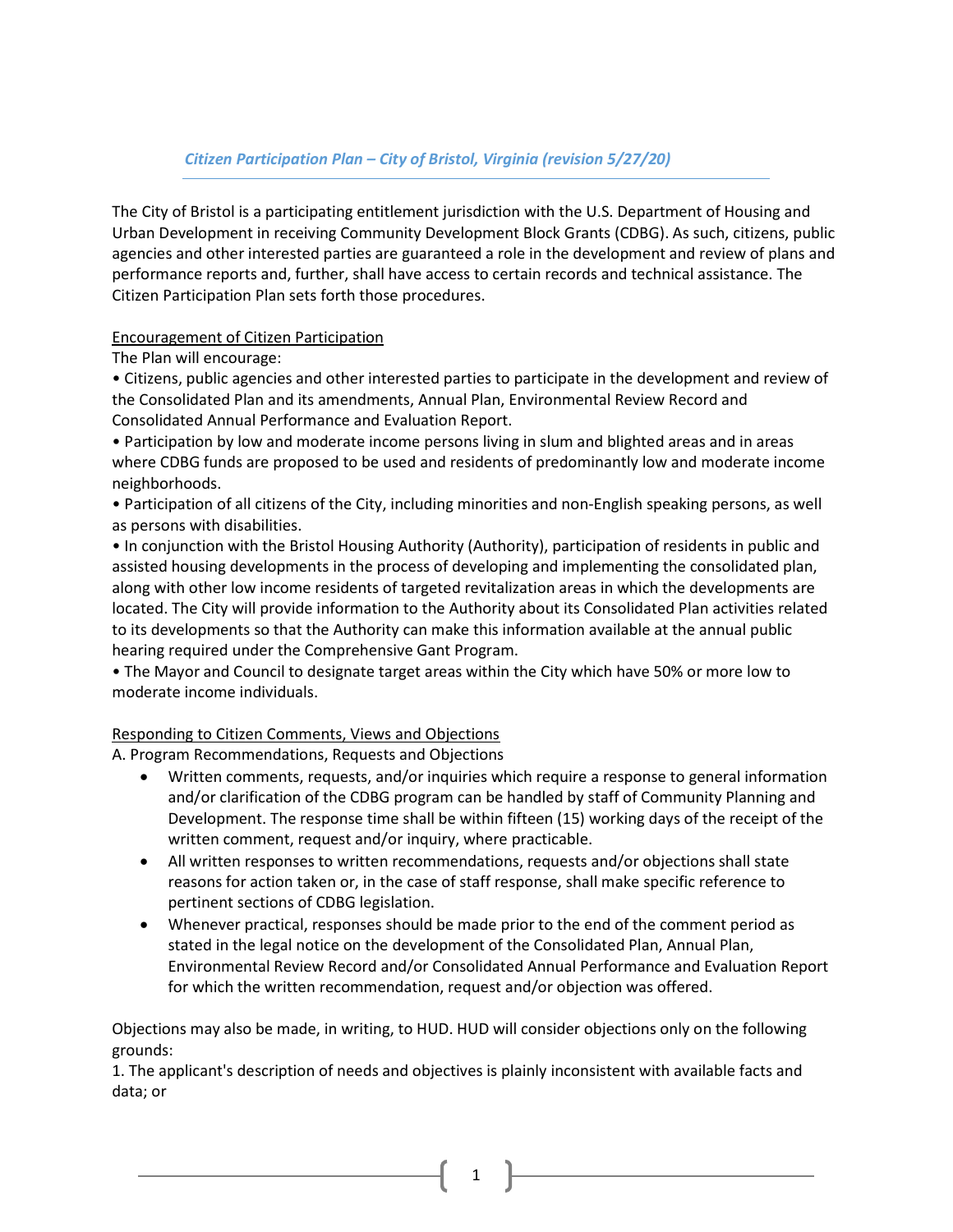2. The activities to be undertaken are plainly inappropriate to meeting the needs and objectives identified by the applicant; or

- 3. The applicant does not comply with the requirements of HUD or other applicable laws; or
- 4. The application proposes activities which are ineligible.

Objections shall include identification and documentation of requirements not met and where data is objected to, new data shall be offered. Objections to a particular application should be submitted within thirty (30) days of the publication of the combined Notice of Release of Funds and Finding of No Significant Impact.

# Changes made for COVID-19 and CARES Act

Virtual hearings can be used, real-time responses and accommodation for persons with disabilities and/or with limited English proficiency will be made available to the greatest extent possible. Also, the virtual hearing method will only be used in lieu of in-person hearing if national or local health authorities recommend social distancing and limit public gatherings for public health reasons.

For CDBG-CV funding under PY 2019, the Coronavirus Aid, Relief, and Economic Security Act or CARES Act, and/or any additional funding granted in response to COVID-19 health crisis, the City may provide a 5-day notice/comment period of a substantial amendment beginning May 9, 2020 as allowed under a HUD waiver. This includes any new activities proposed. A public hearing is not required but documentation relative to substantial amendment activity planning applies.

# Availability of Records

A. The City will provide the Consolidated Plans, as adopted, substantial amendments, and the performance reports will be available to the public, including the availability of materials in a form accessible to persons with disabilities, non-English speaking residents, upon request where practical.

- 1. The City shall maintain records pertaining to the CDBG Program in City Hall for a period of five years.
- 2. Documents on file shall include:
	- All key documents, including, letters of approval, grant agreements, the citizen participation file, performance reports, evaluation reports, Letters of Credit, other reports as required.
	- CDBG regulations and issuances governing the program.
	- Other important program requirements such as contracting procedures, environmental policies, fair housing and other equal opportunity requirements and relocation provisions.
- 3. Documents on file with the Department of Finance shall include:
	- All financial data indicating expenditures of CDBG funds.
	- All check request and requisition forms.

4. All records shall be available for inspection between the hours of 8:30 a.m. and 4:30 p.m. during normal working days.

5. Requests for copies of any available records shall be made, in writing, pursuant to established City policy. The current fee schedule for copying records shall be applicable.

### Administrative Updates

Changes to the Consolidated Plan that do not meet the criteria for standard or substantial amendments and do not require citizen participation are defined as administrative updates. Examples of administrative updates include grammatical or structural edits that do not substantially change the scope or meaning of activity; and changes in the coding or eligibility determination of a project that

2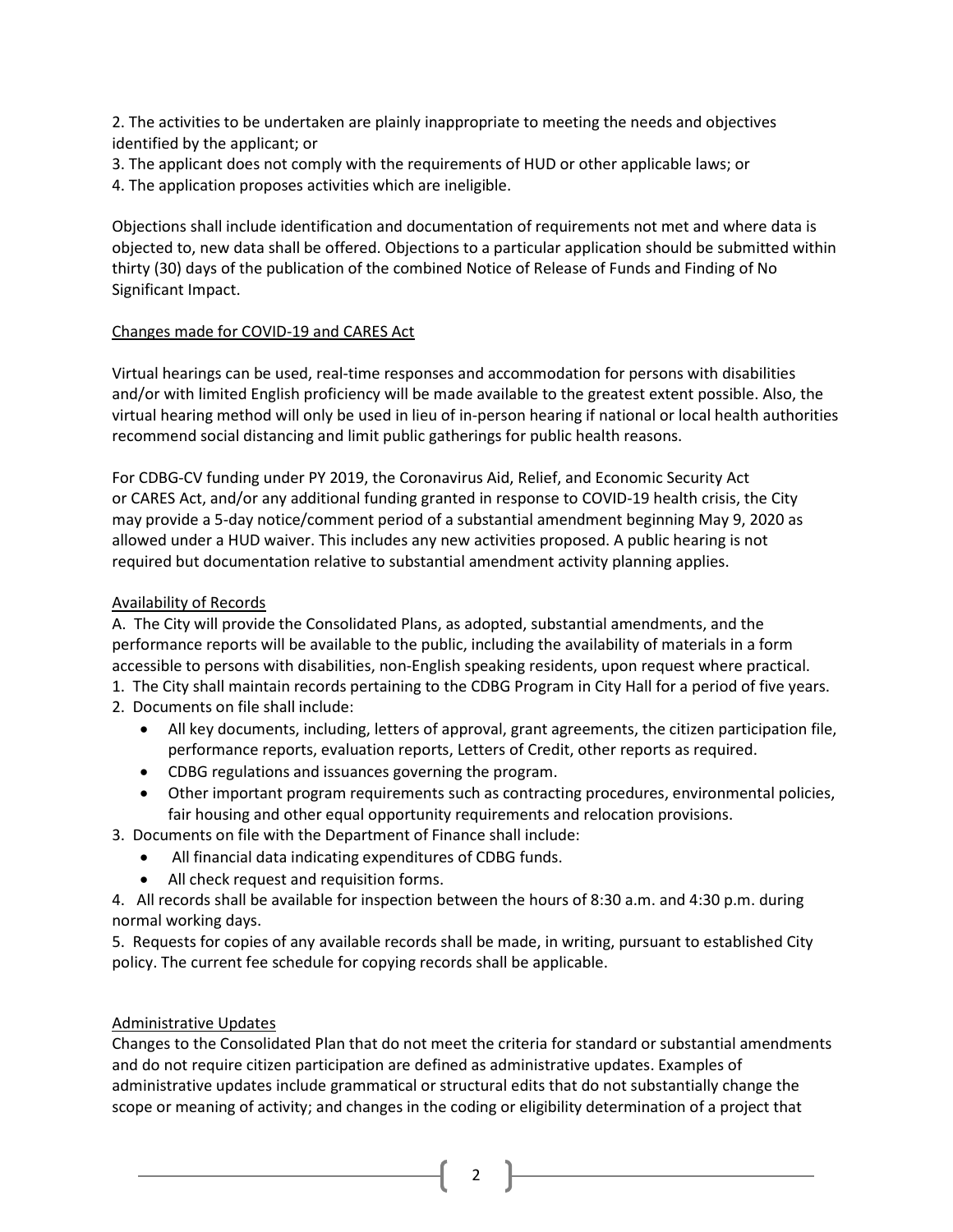does not change the scope, location, or beneficiaries.

# Activities Exempt from Substantial Amendment Citizen Participation Requirements Disaster / Emergency Events

It may be necessary to expedite substantial amendments to the Consolidated Plan in the event of a declared disaster or emergency. There are three types of disasters/emergency events that may necessitate an expedited substantial amendment including (1) Man-Made-disasters, (2) Natural disasters, and (3) Terrorism. Man-made disasters can include chemical spills, mass rioting, power outages, dam failure, plant explosions, etc. Natural disasters can include earthquakes, hurricanes, tornadoes, wild fires, flooding and public health issues such as wide-spread disease such as the recent coronavirus disease 2019 (COVID-19). Terrorism events include bomb threats, biochemical attacks like the spread of anthrax, or cyber-attacks like hacking, phishing, and virus distribution, etc.

These expedited substantial amendments may include funding new activities and/or the reprogramming of funds including canceling activities to meet needs resulting from a declared disaster or emergency. Therefore, the City of Bristol and/or participating cities may utilize CDBG or HOME funds to meet these needs with a 5-day public comment period instead of a 30-day public comment period, which is otherwise required for substantial amendments. For CDBG-CV funding under PY 2019 and, and the Coronavirus Aid, Relief, and Economic Security Act or CARES Act, and/or any additional funding granted in response to COVID-19 health crisis, the city may provide a 5-day notice/comment period of a substantial amendment beginning May 9, 2020 as allowed under a HUD waiver. This includes any new activities proposed. A public hearing is not required but documentation relative to substantial amendment activity planning applies; however, the City will publish how the CDBG-CV funding has or will be used on the City of Bristol website at www.bristolva.org

With respect to a declared disaster, the City may elect to use CDBG, HOME, or State funds to address needs not provided for by the Federal Emergency Management Agency (FEMA) and the Small Business Administration (SBA), or other disaster relief efforts. Funding for disaster relief may not duplicate other efforts undertaken by federal, state or local sources unless allowed by the federal government. Potential eligible uses of funds are those that are included in this Citizen Participation Plan, the Consolidated Plan, or any other CDBG, HOME, or State eligible use. HUD may provide new guidance on eligible uses in which the City will comply with and may utilize as well.

All eligible CDBG activities, including those to address declared disasters or emergencies, must meet one of three national objectives which are: (1) Benefit to low- and moderate-income (LMI) persons; (2) Aid in the prevention of slums or blight; and (3) Meet a need having a particular urgency (referred to urgent need). The City may carryout eligible CDBG activities to meet needs resulting from declared disasters or emergencies under any one of the three national objectives.

### Responding to the COVID-19 Pandemic

The City may reprogram up to 50% of PY 2019 and/or PY 2020 and future CDBG, HOME, and State funding to respond to the COVID-19 pandemic. Funding for activities that have required in-person interaction including, but not limited to, housing rehabilitation assistance, and a variety of community services may be reprogrammed into activities that allow for social distancing such as grab and go or home-delivered meal services, online programming for a variety of clientele including, but not limited to, youth and senior citizens, and various business and microenterprise assistance identified below to respond to or recover from the effects of the COVID-19 pandemic. Please see below for other possible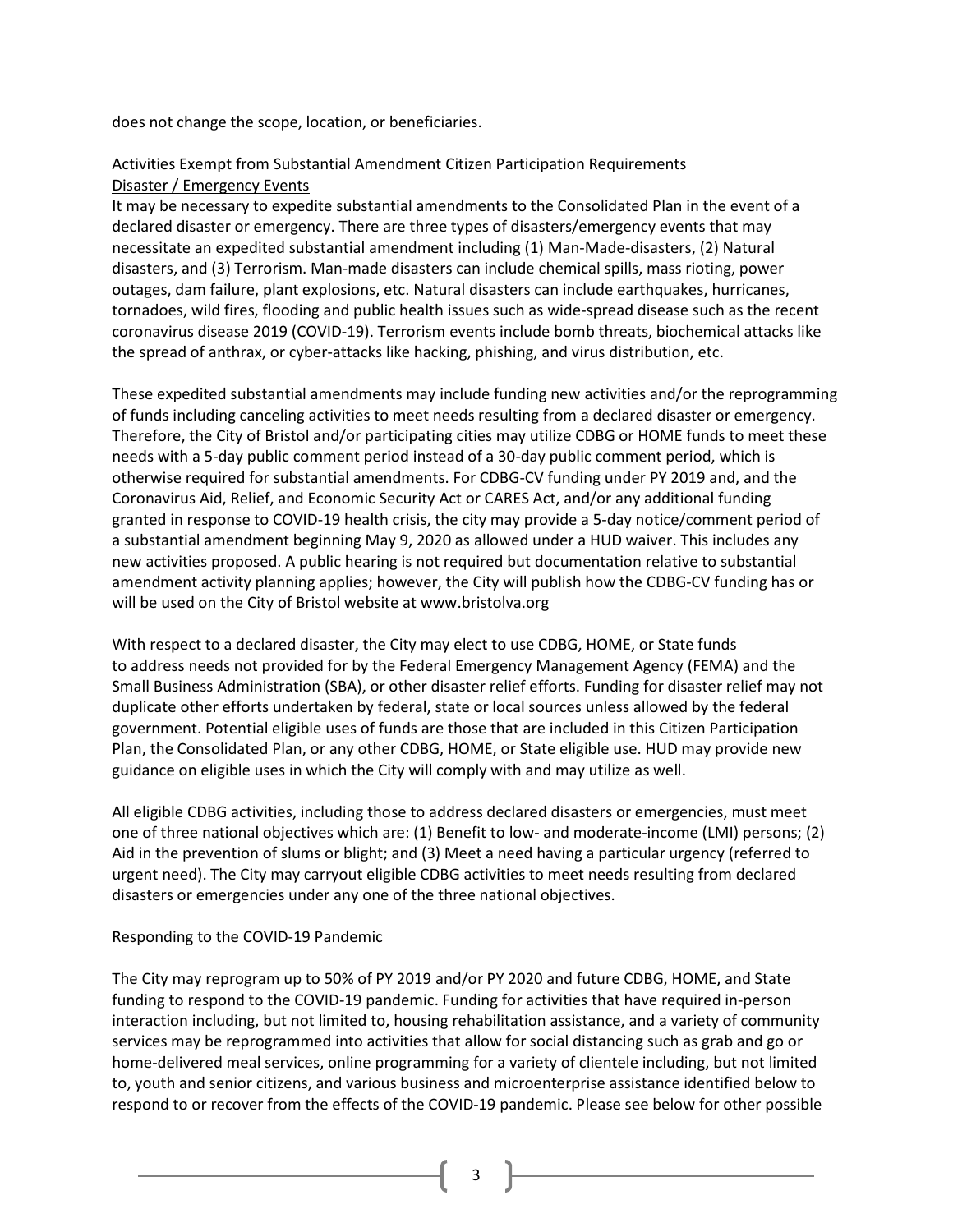activities that may be funded. Any other possible eligible activity not included below may also be considered. The City will coordinate with an informal committee of subject matter experts before undertaking any activity to respond to the COVID-19 pandemic.

Potential eligible CDBG Activities that may be undertaken to support the COVID-19 response include, but are not limited to:

• Building and Improvements, including Public Facilities such as constructing testing and diagnosis, or treatment facility; rehabilitation of a community facility to establish an infectious disease treatment clinic; acquisition and rehabilitation, or construction of a group living facility that may be used to centralize patients undergoing treatment; rehabilitation of a commercial building or closed school building to establish an infectious disease treatment clinic, e.g. by replacing the HVAC system; acquisition and rehabilitation of a motel or hotel building to expand the capacity of hospitals to accommodate isolation of patients during recovery; or to make interim improvements to private properties to enable an individual patient to remain quarantined on a temporary basis;

• Assistance to Businesses, including Special Economic Development Activities such as providing grants or loans to support new business expansion to create jobs and manufacture medical supplies necessary to respond to infectious disease; avoid job loss caused by business closures related to social distancing by providing short-term working capital assistance to small businesses to enable retention of jobs held by low- and moderate income persons; or to provide technical assistance, grants, loans, and other financial assistance to establish, stabilize, and expand microenterprises that provide medical, food delivery, cleaning, and other services to support home health and quarantine;

• Public Services such as job training to expand the pool of health care workers and technicians that are available to treat a disease within a community; provide testing, diagnosis or other services at a fixed or mobile location; increase the capacity and availability of targeted health services for infectious disease response within existing facilities; provide equipment, supplies, and materials necessary to carry out a public service; deliver meals on wheels to quarantined individuals that need to maintain social distancing due to medical vulnerabilities;

• Planning, Capacity Building, and Technical Assistance such as gathering data and developing nonproject specific emergency infectious disease response plans; and

• Any other activity allowed under current CDBG regulations, including fund administration.

#### Urgent Needs

It may be necessary to amend the Consolidated Plan in the event of an emergency such as a natural disaster. These amendments may include funding new activities and / or the reprogramming of funds including canceling activities to meet community development needs that have a particular urgency. Therefore, the City of Bristol, acting through the Community Development Department may utilize its CDBG or HOME funds to meet an urgent need without the normal public comment period, which is otherwise required for substantial amendments.

To comply with the national objective of meeting community development needs having a particular